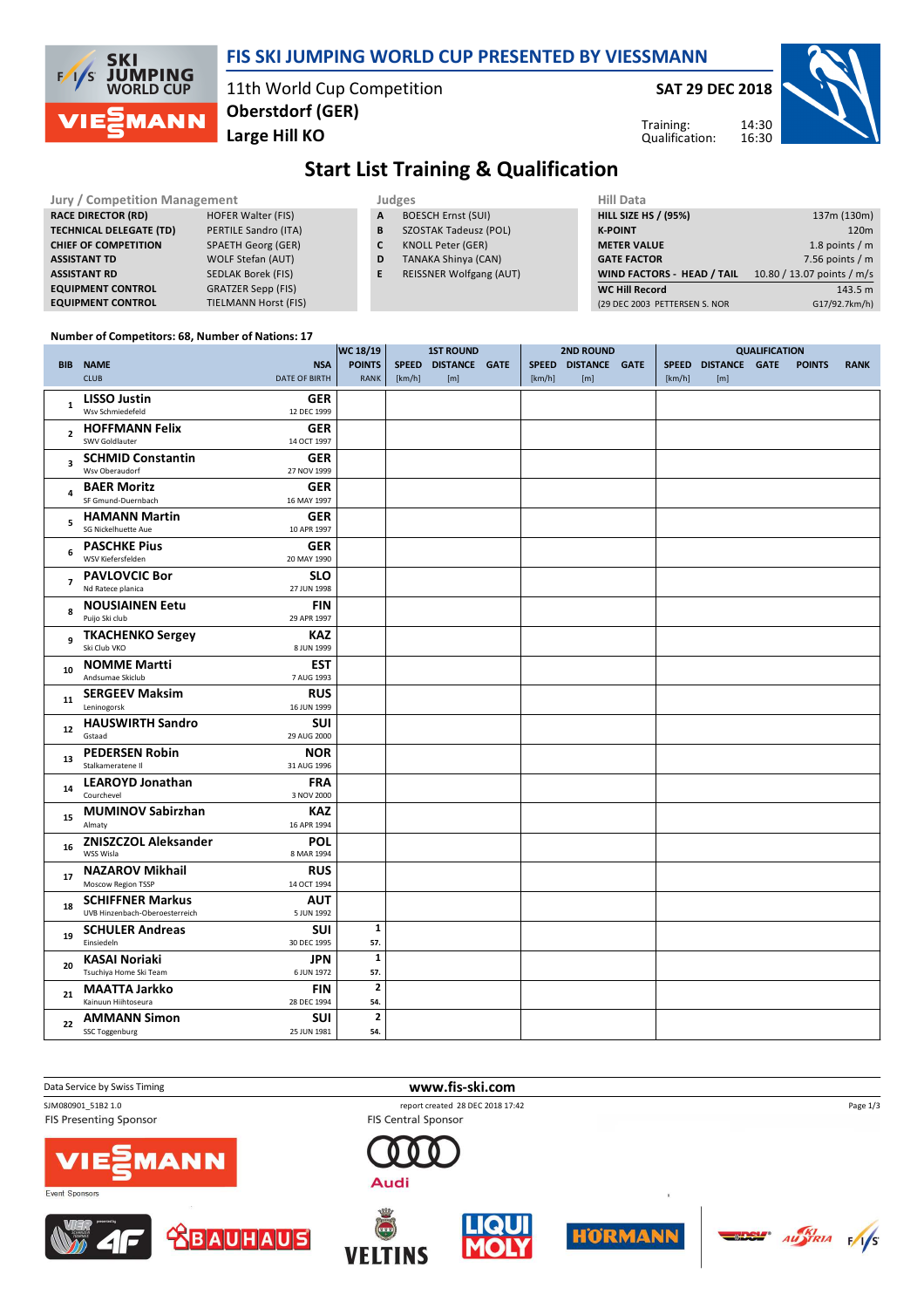## **FIS SKI JUMPING WORLD CUP PRESENTED BY VIESSMANN**



11th World Cup Competition **Large Hill KO Oberstdorf (GER)**

**SAT 29 DEC 2018**

Training: Qualification:



## **Start List Training & Qualification**

| <b>POINTS</b><br><b>NAME</b><br><b>NSA</b><br>SPEED DISTANCE GATE<br>SPEED DISTANCE GATE<br><b>SPEED</b><br>DISTANCE GATE<br><b>POINTS</b><br><b>RANK</b><br><b>BIB</b><br><b>CLUB</b><br><b>DATE OF BIRTH</b><br><b>RANK</b><br>[km/h]<br>[m]<br>[m]<br>[km/h]<br>[km/h]<br>[m]<br>$\mathbf{2}$<br><b>KOZISEK Cestmir</b><br><b>CZE</b><br>23<br>LSK Lomnice nad Popelkou<br>9 NOV 1991<br>54.<br>5<br><b>SEMENIC Anze</b><br><b>SLO</b><br>24<br><b>NSK TRZIC FMG</b><br>1 AUG 1993<br>51.<br>5<br><b>TROFIMOV Roman Sergeevich</b><br><b>RUS</b><br>25<br>Sdushor CSP N. Novgorod<br>19 NOV 1989<br>51.<br>$\overline{\phantom{a}}$<br><b>INSAM Alex</b><br>ITA<br>26<br><b>GS FIAMME ORO</b><br>19 DEC 1997<br>49.<br>$\overline{\phantom{a}}$<br><b>POL</b><br><b>KOT Maciej</b><br>27<br>AZS Zakopane<br>9 JUN 1991<br>49.<br>8<br><b>ITO Daiki</b><br><b>JPN</b><br>28<br>Megmilk Snow Brand Ski Team<br>27 DEC 1985<br>48.<br>9<br><b>BOYD-CLOWES Mackenzie</b><br><b>CAN</b><br>29<br>Altius Nordic Ski Club<br>13 JUL 1991<br>47.<br>12<br><b>FREUND Severin</b><br><b>GER</b><br>30<br><b>WSV DJK Rastbuechl</b><br>11 MAY 1988<br>44.<br>13<br><b>SATO Yukiya</b><br>JPN<br>31<br>Megmilk Snow Brand Ski Team<br>19 JUN 1995<br>43.<br>15<br><b>HLAVA Lukas</b><br><b>CZE</b><br>32<br>TJ Dukla Liberec<br>10 SEP 1984<br>38.<br>15<br><b>STJERNEN Andreas</b><br><b>NOR</b><br>33<br>Sprova IL<br>30 JUL 1988<br>38.<br>15<br><b>PREVC Peter</b><br><b>SLO</b><br>34<br>SK Triglav Kranj<br>20 SEP 1992<br>38.<br>15<br><b>ASCHENWALD Philipp</b><br><b>AUT</b><br>35<br>SC Mayerhofen-Tirol<br>12 NOV 1995<br>38.<br>17<br><b>TANDE Daniel Andre</b><br><b>NOR</b><br>36<br>Kongsberg If<br>24 JAN 1994<br>37.<br>18<br><b>BICKNER Kevin</b><br><b>USA</b><br>37<br>Norge Ski Club<br>23 SEP 1996<br>35.<br>25<br><b>HULA Stefan</b><br><b>POL</b><br>38<br>KS Eve-nement Zakopane<br>29 SEP 1986<br>32.<br>26<br><b>HAYBOECK Michael</b><br><b>AUT</b><br>39<br>UVB Hinzenbach-Oberoesterreich<br>5 MAR 1991<br>31.<br>28<br><b>SLO</b><br>DAMJAN Jernej<br>40<br>SSK Sam Ihan<br>28 MAY 1983<br>30.<br>37<br><b>FREITAG Richard</b><br><b>GER</b><br>41<br>SG Nickelhuette Aue<br>14 AUG 1991<br>27.<br>37<br><b>SIEGEL David</b><br><b>GER</b><br>42<br>SV Baiersbronn<br>28 AUG 1996<br>27.<br>37<br><b>POLASEK Viktor</b><br><b>CZE</b><br>43<br>Sk Nove mesto na morave<br>18 JUL 1997<br>27.<br>46<br><b>JPN</b><br><b>NAKAMURA Naoki</b><br>44<br>Tokai Univ.<br>19 SEP 1996<br>26.<br>47<br><b>FETTNER Manuel</b><br><b>AUT</b><br>45<br>SV Innsbruck-Bergisel-Tirol<br>17 JUN 1985<br>25.<br>61<br><b>WOLNY Jakub</b><br><b>POL</b><br>46<br>LKS Klimczok Bystra<br>15 MAY 1995<br>23.<br>64<br><b>PEIER Killian</b><br><b>SUI</b><br>47<br>Vallee du Joux<br>28 MAR 1995<br>22.<br>65<br><b>GRANERUD Halvor Egner</b><br><b>NOR</b><br>48<br>Asker Skiklubb<br>29 MAY 1996<br>21.<br>69<br><b>FANNEMEL Anders</b><br><b>NOR</b><br>49<br>Hornindal II<br>13 MAY 1991<br>20.<br>72<br><b>KOBAYASHI Junshiro</b><br><b>JPN</b><br>50<br>Megmilk Snow Brand Ski Team<br>11 JUN 1991<br>19. |  |  | WC 18/19 | <b>1ST ROUND</b> |  | <b>2ND ROUND</b> |  | <b>QUALIFICATION</b> |  |  |
|------------------------------------------------------------------------------------------------------------------------------------------------------------------------------------------------------------------------------------------------------------------------------------------------------------------------------------------------------------------------------------------------------------------------------------------------------------------------------------------------------------------------------------------------------------------------------------------------------------------------------------------------------------------------------------------------------------------------------------------------------------------------------------------------------------------------------------------------------------------------------------------------------------------------------------------------------------------------------------------------------------------------------------------------------------------------------------------------------------------------------------------------------------------------------------------------------------------------------------------------------------------------------------------------------------------------------------------------------------------------------------------------------------------------------------------------------------------------------------------------------------------------------------------------------------------------------------------------------------------------------------------------------------------------------------------------------------------------------------------------------------------------------------------------------------------------------------------------------------------------------------------------------------------------------------------------------------------------------------------------------------------------------------------------------------------------------------------------------------------------------------------------------------------------------------------------------------------------------------------------------------------------------------------------------------------------------------------------------------------------------------------------------------------------------------------------------------------------------------------------------------------------------------------------------------------------------------------------------------------------------------------------------------------------------------------------------------------------------------------------------------------------------------------------------------------------------------------------------------------------------------------------------------------------------------------------------------------------------------------------------------------------------------------------------------------------------------------------------------------|--|--|----------|------------------|--|------------------|--|----------------------|--|--|
|                                                                                                                                                                                                                                                                                                                                                                                                                                                                                                                                                                                                                                                                                                                                                                                                                                                                                                                                                                                                                                                                                                                                                                                                                                                                                                                                                                                                                                                                                                                                                                                                                                                                                                                                                                                                                                                                                                                                                                                                                                                                                                                                                                                                                                                                                                                                                                                                                                                                                                                                                                                                                                                                                                                                                                                                                                                                                                                                                                                                                                                                                                                  |  |  |          |                  |  |                  |  |                      |  |  |
|                                                                                                                                                                                                                                                                                                                                                                                                                                                                                                                                                                                                                                                                                                                                                                                                                                                                                                                                                                                                                                                                                                                                                                                                                                                                                                                                                                                                                                                                                                                                                                                                                                                                                                                                                                                                                                                                                                                                                                                                                                                                                                                                                                                                                                                                                                                                                                                                                                                                                                                                                                                                                                                                                                                                                                                                                                                                                                                                                                                                                                                                                                                  |  |  |          |                  |  |                  |  |                      |  |  |
|                                                                                                                                                                                                                                                                                                                                                                                                                                                                                                                                                                                                                                                                                                                                                                                                                                                                                                                                                                                                                                                                                                                                                                                                                                                                                                                                                                                                                                                                                                                                                                                                                                                                                                                                                                                                                                                                                                                                                                                                                                                                                                                                                                                                                                                                                                                                                                                                                                                                                                                                                                                                                                                                                                                                                                                                                                                                                                                                                                                                                                                                                                                  |  |  |          |                  |  |                  |  |                      |  |  |
|                                                                                                                                                                                                                                                                                                                                                                                                                                                                                                                                                                                                                                                                                                                                                                                                                                                                                                                                                                                                                                                                                                                                                                                                                                                                                                                                                                                                                                                                                                                                                                                                                                                                                                                                                                                                                                                                                                                                                                                                                                                                                                                                                                                                                                                                                                                                                                                                                                                                                                                                                                                                                                                                                                                                                                                                                                                                                                                                                                                                                                                                                                                  |  |  |          |                  |  |                  |  |                      |  |  |
|                                                                                                                                                                                                                                                                                                                                                                                                                                                                                                                                                                                                                                                                                                                                                                                                                                                                                                                                                                                                                                                                                                                                                                                                                                                                                                                                                                                                                                                                                                                                                                                                                                                                                                                                                                                                                                                                                                                                                                                                                                                                                                                                                                                                                                                                                                                                                                                                                                                                                                                                                                                                                                                                                                                                                                                                                                                                                                                                                                                                                                                                                                                  |  |  |          |                  |  |                  |  |                      |  |  |
|                                                                                                                                                                                                                                                                                                                                                                                                                                                                                                                                                                                                                                                                                                                                                                                                                                                                                                                                                                                                                                                                                                                                                                                                                                                                                                                                                                                                                                                                                                                                                                                                                                                                                                                                                                                                                                                                                                                                                                                                                                                                                                                                                                                                                                                                                                                                                                                                                                                                                                                                                                                                                                                                                                                                                                                                                                                                                                                                                                                                                                                                                                                  |  |  |          |                  |  |                  |  |                      |  |  |
|                                                                                                                                                                                                                                                                                                                                                                                                                                                                                                                                                                                                                                                                                                                                                                                                                                                                                                                                                                                                                                                                                                                                                                                                                                                                                                                                                                                                                                                                                                                                                                                                                                                                                                                                                                                                                                                                                                                                                                                                                                                                                                                                                                                                                                                                                                                                                                                                                                                                                                                                                                                                                                                                                                                                                                                                                                                                                                                                                                                                                                                                                                                  |  |  |          |                  |  |                  |  |                      |  |  |
|                                                                                                                                                                                                                                                                                                                                                                                                                                                                                                                                                                                                                                                                                                                                                                                                                                                                                                                                                                                                                                                                                                                                                                                                                                                                                                                                                                                                                                                                                                                                                                                                                                                                                                                                                                                                                                                                                                                                                                                                                                                                                                                                                                                                                                                                                                                                                                                                                                                                                                                                                                                                                                                                                                                                                                                                                                                                                                                                                                                                                                                                                                                  |  |  |          |                  |  |                  |  |                      |  |  |
|                                                                                                                                                                                                                                                                                                                                                                                                                                                                                                                                                                                                                                                                                                                                                                                                                                                                                                                                                                                                                                                                                                                                                                                                                                                                                                                                                                                                                                                                                                                                                                                                                                                                                                                                                                                                                                                                                                                                                                                                                                                                                                                                                                                                                                                                                                                                                                                                                                                                                                                                                                                                                                                                                                                                                                                                                                                                                                                                                                                                                                                                                                                  |  |  |          |                  |  |                  |  |                      |  |  |
|                                                                                                                                                                                                                                                                                                                                                                                                                                                                                                                                                                                                                                                                                                                                                                                                                                                                                                                                                                                                                                                                                                                                                                                                                                                                                                                                                                                                                                                                                                                                                                                                                                                                                                                                                                                                                                                                                                                                                                                                                                                                                                                                                                                                                                                                                                                                                                                                                                                                                                                                                                                                                                                                                                                                                                                                                                                                                                                                                                                                                                                                                                                  |  |  |          |                  |  |                  |  |                      |  |  |
|                                                                                                                                                                                                                                                                                                                                                                                                                                                                                                                                                                                                                                                                                                                                                                                                                                                                                                                                                                                                                                                                                                                                                                                                                                                                                                                                                                                                                                                                                                                                                                                                                                                                                                                                                                                                                                                                                                                                                                                                                                                                                                                                                                                                                                                                                                                                                                                                                                                                                                                                                                                                                                                                                                                                                                                                                                                                                                                                                                                                                                                                                                                  |  |  |          |                  |  |                  |  |                      |  |  |
|                                                                                                                                                                                                                                                                                                                                                                                                                                                                                                                                                                                                                                                                                                                                                                                                                                                                                                                                                                                                                                                                                                                                                                                                                                                                                                                                                                                                                                                                                                                                                                                                                                                                                                                                                                                                                                                                                                                                                                                                                                                                                                                                                                                                                                                                                                                                                                                                                                                                                                                                                                                                                                                                                                                                                                                                                                                                                                                                                                                                                                                                                                                  |  |  |          |                  |  |                  |  |                      |  |  |
|                                                                                                                                                                                                                                                                                                                                                                                                                                                                                                                                                                                                                                                                                                                                                                                                                                                                                                                                                                                                                                                                                                                                                                                                                                                                                                                                                                                                                                                                                                                                                                                                                                                                                                                                                                                                                                                                                                                                                                                                                                                                                                                                                                                                                                                                                                                                                                                                                                                                                                                                                                                                                                                                                                                                                                                                                                                                                                                                                                                                                                                                                                                  |  |  |          |                  |  |                  |  |                      |  |  |
|                                                                                                                                                                                                                                                                                                                                                                                                                                                                                                                                                                                                                                                                                                                                                                                                                                                                                                                                                                                                                                                                                                                                                                                                                                                                                                                                                                                                                                                                                                                                                                                                                                                                                                                                                                                                                                                                                                                                                                                                                                                                                                                                                                                                                                                                                                                                                                                                                                                                                                                                                                                                                                                                                                                                                                                                                                                                                                                                                                                                                                                                                                                  |  |  |          |                  |  |                  |  |                      |  |  |
|                                                                                                                                                                                                                                                                                                                                                                                                                                                                                                                                                                                                                                                                                                                                                                                                                                                                                                                                                                                                                                                                                                                                                                                                                                                                                                                                                                                                                                                                                                                                                                                                                                                                                                                                                                                                                                                                                                                                                                                                                                                                                                                                                                                                                                                                                                                                                                                                                                                                                                                                                                                                                                                                                                                                                                                                                                                                                                                                                                                                                                                                                                                  |  |  |          |                  |  |                  |  |                      |  |  |
|                                                                                                                                                                                                                                                                                                                                                                                                                                                                                                                                                                                                                                                                                                                                                                                                                                                                                                                                                                                                                                                                                                                                                                                                                                                                                                                                                                                                                                                                                                                                                                                                                                                                                                                                                                                                                                                                                                                                                                                                                                                                                                                                                                                                                                                                                                                                                                                                                                                                                                                                                                                                                                                                                                                                                                                                                                                                                                                                                                                                                                                                                                                  |  |  |          |                  |  |                  |  |                      |  |  |
|                                                                                                                                                                                                                                                                                                                                                                                                                                                                                                                                                                                                                                                                                                                                                                                                                                                                                                                                                                                                                                                                                                                                                                                                                                                                                                                                                                                                                                                                                                                                                                                                                                                                                                                                                                                                                                                                                                                                                                                                                                                                                                                                                                                                                                                                                                                                                                                                                                                                                                                                                                                                                                                                                                                                                                                                                                                                                                                                                                                                                                                                                                                  |  |  |          |                  |  |                  |  |                      |  |  |
|                                                                                                                                                                                                                                                                                                                                                                                                                                                                                                                                                                                                                                                                                                                                                                                                                                                                                                                                                                                                                                                                                                                                                                                                                                                                                                                                                                                                                                                                                                                                                                                                                                                                                                                                                                                                                                                                                                                                                                                                                                                                                                                                                                                                                                                                                                                                                                                                                                                                                                                                                                                                                                                                                                                                                                                                                                                                                                                                                                                                                                                                                                                  |  |  |          |                  |  |                  |  |                      |  |  |
|                                                                                                                                                                                                                                                                                                                                                                                                                                                                                                                                                                                                                                                                                                                                                                                                                                                                                                                                                                                                                                                                                                                                                                                                                                                                                                                                                                                                                                                                                                                                                                                                                                                                                                                                                                                                                                                                                                                                                                                                                                                                                                                                                                                                                                                                                                                                                                                                                                                                                                                                                                                                                                                                                                                                                                                                                                                                                                                                                                                                                                                                                                                  |  |  |          |                  |  |                  |  |                      |  |  |
|                                                                                                                                                                                                                                                                                                                                                                                                                                                                                                                                                                                                                                                                                                                                                                                                                                                                                                                                                                                                                                                                                                                                                                                                                                                                                                                                                                                                                                                                                                                                                                                                                                                                                                                                                                                                                                                                                                                                                                                                                                                                                                                                                                                                                                                                                                                                                                                                                                                                                                                                                                                                                                                                                                                                                                                                                                                                                                                                                                                                                                                                                                                  |  |  |          |                  |  |                  |  |                      |  |  |
|                                                                                                                                                                                                                                                                                                                                                                                                                                                                                                                                                                                                                                                                                                                                                                                                                                                                                                                                                                                                                                                                                                                                                                                                                                                                                                                                                                                                                                                                                                                                                                                                                                                                                                                                                                                                                                                                                                                                                                                                                                                                                                                                                                                                                                                                                                                                                                                                                                                                                                                                                                                                                                                                                                                                                                                                                                                                                                                                                                                                                                                                                                                  |  |  |          |                  |  |                  |  |                      |  |  |
|                                                                                                                                                                                                                                                                                                                                                                                                                                                                                                                                                                                                                                                                                                                                                                                                                                                                                                                                                                                                                                                                                                                                                                                                                                                                                                                                                                                                                                                                                                                                                                                                                                                                                                                                                                                                                                                                                                                                                                                                                                                                                                                                                                                                                                                                                                                                                                                                                                                                                                                                                                                                                                                                                                                                                                                                                                                                                                                                                                                                                                                                                                                  |  |  |          |                  |  |                  |  |                      |  |  |
|                                                                                                                                                                                                                                                                                                                                                                                                                                                                                                                                                                                                                                                                                                                                                                                                                                                                                                                                                                                                                                                                                                                                                                                                                                                                                                                                                                                                                                                                                                                                                                                                                                                                                                                                                                                                                                                                                                                                                                                                                                                                                                                                                                                                                                                                                                                                                                                                                                                                                                                                                                                                                                                                                                                                                                                                                                                                                                                                                                                                                                                                                                                  |  |  |          |                  |  |                  |  |                      |  |  |
|                                                                                                                                                                                                                                                                                                                                                                                                                                                                                                                                                                                                                                                                                                                                                                                                                                                                                                                                                                                                                                                                                                                                                                                                                                                                                                                                                                                                                                                                                                                                                                                                                                                                                                                                                                                                                                                                                                                                                                                                                                                                                                                                                                                                                                                                                                                                                                                                                                                                                                                                                                                                                                                                                                                                                                                                                                                                                                                                                                                                                                                                                                                  |  |  |          |                  |  |                  |  |                      |  |  |
|                                                                                                                                                                                                                                                                                                                                                                                                                                                                                                                                                                                                                                                                                                                                                                                                                                                                                                                                                                                                                                                                                                                                                                                                                                                                                                                                                                                                                                                                                                                                                                                                                                                                                                                                                                                                                                                                                                                                                                                                                                                                                                                                                                                                                                                                                                                                                                                                                                                                                                                                                                                                                                                                                                                                                                                                                                                                                                                                                                                                                                                                                                                  |  |  |          |                  |  |                  |  |                      |  |  |
|                                                                                                                                                                                                                                                                                                                                                                                                                                                                                                                                                                                                                                                                                                                                                                                                                                                                                                                                                                                                                                                                                                                                                                                                                                                                                                                                                                                                                                                                                                                                                                                                                                                                                                                                                                                                                                                                                                                                                                                                                                                                                                                                                                                                                                                                                                                                                                                                                                                                                                                                                                                                                                                                                                                                                                                                                                                                                                                                                                                                                                                                                                                  |  |  |          |                  |  |                  |  |                      |  |  |
|                                                                                                                                                                                                                                                                                                                                                                                                                                                                                                                                                                                                                                                                                                                                                                                                                                                                                                                                                                                                                                                                                                                                                                                                                                                                                                                                                                                                                                                                                                                                                                                                                                                                                                                                                                                                                                                                                                                                                                                                                                                                                                                                                                                                                                                                                                                                                                                                                                                                                                                                                                                                                                                                                                                                                                                                                                                                                                                                                                                                                                                                                                                  |  |  |          |                  |  |                  |  |                      |  |  |
|                                                                                                                                                                                                                                                                                                                                                                                                                                                                                                                                                                                                                                                                                                                                                                                                                                                                                                                                                                                                                                                                                                                                                                                                                                                                                                                                                                                                                                                                                                                                                                                                                                                                                                                                                                                                                                                                                                                                                                                                                                                                                                                                                                                                                                                                                                                                                                                                                                                                                                                                                                                                                                                                                                                                                                                                                                                                                                                                                                                                                                                                                                                  |  |  |          |                  |  |                  |  |                      |  |  |
|                                                                                                                                                                                                                                                                                                                                                                                                                                                                                                                                                                                                                                                                                                                                                                                                                                                                                                                                                                                                                                                                                                                                                                                                                                                                                                                                                                                                                                                                                                                                                                                                                                                                                                                                                                                                                                                                                                                                                                                                                                                                                                                                                                                                                                                                                                                                                                                                                                                                                                                                                                                                                                                                                                                                                                                                                                                                                                                                                                                                                                                                                                                  |  |  |          |                  |  |                  |  |                      |  |  |
|                                                                                                                                                                                                                                                                                                                                                                                                                                                                                                                                                                                                                                                                                                                                                                                                                                                                                                                                                                                                                                                                                                                                                                                                                                                                                                                                                                                                                                                                                                                                                                                                                                                                                                                                                                                                                                                                                                                                                                                                                                                                                                                                                                                                                                                                                                                                                                                                                                                                                                                                                                                                                                                                                                                                                                                                                                                                                                                                                                                                                                                                                                                  |  |  |          |                  |  |                  |  |                      |  |  |
|                                                                                                                                                                                                                                                                                                                                                                                                                                                                                                                                                                                                                                                                                                                                                                                                                                                                                                                                                                                                                                                                                                                                                                                                                                                                                                                                                                                                                                                                                                                                                                                                                                                                                                                                                                                                                                                                                                                                                                                                                                                                                                                                                                                                                                                                                                                                                                                                                                                                                                                                                                                                                                                                                                                                                                                                                                                                                                                                                                                                                                                                                                                  |  |  |          |                  |  |                  |  |                      |  |  |
|                                                                                                                                                                                                                                                                                                                                                                                                                                                                                                                                                                                                                                                                                                                                                                                                                                                                                                                                                                                                                                                                                                                                                                                                                                                                                                                                                                                                                                                                                                                                                                                                                                                                                                                                                                                                                                                                                                                                                                                                                                                                                                                                                                                                                                                                                                                                                                                                                                                                                                                                                                                                                                                                                                                                                                                                                                                                                                                                                                                                                                                                                                                  |  |  |          |                  |  |                  |  |                      |  |  |
|                                                                                                                                                                                                                                                                                                                                                                                                                                                                                                                                                                                                                                                                                                                                                                                                                                                                                                                                                                                                                                                                                                                                                                                                                                                                                                                                                                                                                                                                                                                                                                                                                                                                                                                                                                                                                                                                                                                                                                                                                                                                                                                                                                                                                                                                                                                                                                                                                                                                                                                                                                                                                                                                                                                                                                                                                                                                                                                                                                                                                                                                                                                  |  |  |          |                  |  |                  |  |                      |  |  |
|                                                                                                                                                                                                                                                                                                                                                                                                                                                                                                                                                                                                                                                                                                                                                                                                                                                                                                                                                                                                                                                                                                                                                                                                                                                                                                                                                                                                                                                                                                                                                                                                                                                                                                                                                                                                                                                                                                                                                                                                                                                                                                                                                                                                                                                                                                                                                                                                                                                                                                                                                                                                                                                                                                                                                                                                                                                                                                                                                                                                                                                                                                                  |  |  |          |                  |  |                  |  |                      |  |  |
|                                                                                                                                                                                                                                                                                                                                                                                                                                                                                                                                                                                                                                                                                                                                                                                                                                                                                                                                                                                                                                                                                                                                                                                                                                                                                                                                                                                                                                                                                                                                                                                                                                                                                                                                                                                                                                                                                                                                                                                                                                                                                                                                                                                                                                                                                                                                                                                                                                                                                                                                                                                                                                                                                                                                                                                                                                                                                                                                                                                                                                                                                                                  |  |  |          |                  |  |                  |  |                      |  |  |
|                                                                                                                                                                                                                                                                                                                                                                                                                                                                                                                                                                                                                                                                                                                                                                                                                                                                                                                                                                                                                                                                                                                                                                                                                                                                                                                                                                                                                                                                                                                                                                                                                                                                                                                                                                                                                                                                                                                                                                                                                                                                                                                                                                                                                                                                                                                                                                                                                                                                                                                                                                                                                                                                                                                                                                                                                                                                                                                                                                                                                                                                                                                  |  |  |          |                  |  |                  |  |                      |  |  |
|                                                                                                                                                                                                                                                                                                                                                                                                                                                                                                                                                                                                                                                                                                                                                                                                                                                                                                                                                                                                                                                                                                                                                                                                                                                                                                                                                                                                                                                                                                                                                                                                                                                                                                                                                                                                                                                                                                                                                                                                                                                                                                                                                                                                                                                                                                                                                                                                                                                                                                                                                                                                                                                                                                                                                                                                                                                                                                                                                                                                                                                                                                                  |  |  |          |                  |  |                  |  |                      |  |  |
|                                                                                                                                                                                                                                                                                                                                                                                                                                                                                                                                                                                                                                                                                                                                                                                                                                                                                                                                                                                                                                                                                                                                                                                                                                                                                                                                                                                                                                                                                                                                                                                                                                                                                                                                                                                                                                                                                                                                                                                                                                                                                                                                                                                                                                                                                                                                                                                                                                                                                                                                                                                                                                                                                                                                                                                                                                                                                                                                                                                                                                                                                                                  |  |  |          |                  |  |                  |  |                      |  |  |
|                                                                                                                                                                                                                                                                                                                                                                                                                                                                                                                                                                                                                                                                                                                                                                                                                                                                                                                                                                                                                                                                                                                                                                                                                                                                                                                                                                                                                                                                                                                                                                                                                                                                                                                                                                                                                                                                                                                                                                                                                                                                                                                                                                                                                                                                                                                                                                                                                                                                                                                                                                                                                                                                                                                                                                                                                                                                                                                                                                                                                                                                                                                  |  |  |          |                  |  |                  |  |                      |  |  |
|                                                                                                                                                                                                                                                                                                                                                                                                                                                                                                                                                                                                                                                                                                                                                                                                                                                                                                                                                                                                                                                                                                                                                                                                                                                                                                                                                                                                                                                                                                                                                                                                                                                                                                                                                                                                                                                                                                                                                                                                                                                                                                                                                                                                                                                                                                                                                                                                                                                                                                                                                                                                                                                                                                                                                                                                                                                                                                                                                                                                                                                                                                                  |  |  |          |                  |  |                  |  |                      |  |  |
|                                                                                                                                                                                                                                                                                                                                                                                                                                                                                                                                                                                                                                                                                                                                                                                                                                                                                                                                                                                                                                                                                                                                                                                                                                                                                                                                                                                                                                                                                                                                                                                                                                                                                                                                                                                                                                                                                                                                                                                                                                                                                                                                                                                                                                                                                                                                                                                                                                                                                                                                                                                                                                                                                                                                                                                                                                                                                                                                                                                                                                                                                                                  |  |  |          |                  |  |                  |  |                      |  |  |
|                                                                                                                                                                                                                                                                                                                                                                                                                                                                                                                                                                                                                                                                                                                                                                                                                                                                                                                                                                                                                                                                                                                                                                                                                                                                                                                                                                                                                                                                                                                                                                                                                                                                                                                                                                                                                                                                                                                                                                                                                                                                                                                                                                                                                                                                                                                                                                                                                                                                                                                                                                                                                                                                                                                                                                                                                                                                                                                                                                                                                                                                                                                  |  |  |          |                  |  |                  |  |                      |  |  |
|                                                                                                                                                                                                                                                                                                                                                                                                                                                                                                                                                                                                                                                                                                                                                                                                                                                                                                                                                                                                                                                                                                                                                                                                                                                                                                                                                                                                                                                                                                                                                                                                                                                                                                                                                                                                                                                                                                                                                                                                                                                                                                                                                                                                                                                                                                                                                                                                                                                                                                                                                                                                                                                                                                                                                                                                                                                                                                                                                                                                                                                                                                                  |  |  |          |                  |  |                  |  |                      |  |  |
|                                                                                                                                                                                                                                                                                                                                                                                                                                                                                                                                                                                                                                                                                                                                                                                                                                                                                                                                                                                                                                                                                                                                                                                                                                                                                                                                                                                                                                                                                                                                                                                                                                                                                                                                                                                                                                                                                                                                                                                                                                                                                                                                                                                                                                                                                                                                                                                                                                                                                                                                                                                                                                                                                                                                                                                                                                                                                                                                                                                                                                                                                                                  |  |  |          |                  |  |                  |  |                      |  |  |
|                                                                                                                                                                                                                                                                                                                                                                                                                                                                                                                                                                                                                                                                                                                                                                                                                                                                                                                                                                                                                                                                                                                                                                                                                                                                                                                                                                                                                                                                                                                                                                                                                                                                                                                                                                                                                                                                                                                                                                                                                                                                                                                                                                                                                                                                                                                                                                                                                                                                                                                                                                                                                                                                                                                                                                                                                                                                                                                                                                                                                                                                                                                  |  |  |          |                  |  |                  |  |                      |  |  |
|                                                                                                                                                                                                                                                                                                                                                                                                                                                                                                                                                                                                                                                                                                                                                                                                                                                                                                                                                                                                                                                                                                                                                                                                                                                                                                                                                                                                                                                                                                                                                                                                                                                                                                                                                                                                                                                                                                                                                                                                                                                                                                                                                                                                                                                                                                                                                                                                                                                                                                                                                                                                                                                                                                                                                                                                                                                                                                                                                                                                                                                                                                                  |  |  |          |                  |  |                  |  |                      |  |  |
|                                                                                                                                                                                                                                                                                                                                                                                                                                                                                                                                                                                                                                                                                                                                                                                                                                                                                                                                                                                                                                                                                                                                                                                                                                                                                                                                                                                                                                                                                                                                                                                                                                                                                                                                                                                                                                                                                                                                                                                                                                                                                                                                                                                                                                                                                                                                                                                                                                                                                                                                                                                                                                                                                                                                                                                                                                                                                                                                                                                                                                                                                                                  |  |  |          |                  |  |                  |  |                      |  |  |
|                                                                                                                                                                                                                                                                                                                                                                                                                                                                                                                                                                                                                                                                                                                                                                                                                                                                                                                                                                                                                                                                                                                                                                                                                                                                                                                                                                                                                                                                                                                                                                                                                                                                                                                                                                                                                                                                                                                                                                                                                                                                                                                                                                                                                                                                                                                                                                                                                                                                                                                                                                                                                                                                                                                                                                                                                                                                                                                                                                                                                                                                                                                  |  |  |          |                  |  |                  |  |                      |  |  |
|                                                                                                                                                                                                                                                                                                                                                                                                                                                                                                                                                                                                                                                                                                                                                                                                                                                                                                                                                                                                                                                                                                                                                                                                                                                                                                                                                                                                                                                                                                                                                                                                                                                                                                                                                                                                                                                                                                                                                                                                                                                                                                                                                                                                                                                                                                                                                                                                                                                                                                                                                                                                                                                                                                                                                                                                                                                                                                                                                                                                                                                                                                                  |  |  |          |                  |  |                  |  |                      |  |  |
|                                                                                                                                                                                                                                                                                                                                                                                                                                                                                                                                                                                                                                                                                                                                                                                                                                                                                                                                                                                                                                                                                                                                                                                                                                                                                                                                                                                                                                                                                                                                                                                                                                                                                                                                                                                                                                                                                                                                                                                                                                                                                                                                                                                                                                                                                                                                                                                                                                                                                                                                                                                                                                                                                                                                                                                                                                                                                                                                                                                                                                                                                                                  |  |  |          |                  |  |                  |  |                      |  |  |
|                                                                                                                                                                                                                                                                                                                                                                                                                                                                                                                                                                                                                                                                                                                                                                                                                                                                                                                                                                                                                                                                                                                                                                                                                                                                                                                                                                                                                                                                                                                                                                                                                                                                                                                                                                                                                                                                                                                                                                                                                                                                                                                                                                                                                                                                                                                                                                                                                                                                                                                                                                                                                                                                                                                                                                                                                                                                                                                                                                                                                                                                                                                  |  |  |          |                  |  |                  |  |                      |  |  |
|                                                                                                                                                                                                                                                                                                                                                                                                                                                                                                                                                                                                                                                                                                                                                                                                                                                                                                                                                                                                                                                                                                                                                                                                                                                                                                                                                                                                                                                                                                                                                                                                                                                                                                                                                                                                                                                                                                                                                                                                                                                                                                                                                                                                                                                                                                                                                                                                                                                                                                                                                                                                                                                                                                                                                                                                                                                                                                                                                                                                                                                                                                                  |  |  |          |                  |  |                  |  |                      |  |  |
|                                                                                                                                                                                                                                                                                                                                                                                                                                                                                                                                                                                                                                                                                                                                                                                                                                                                                                                                                                                                                                                                                                                                                                                                                                                                                                                                                                                                                                                                                                                                                                                                                                                                                                                                                                                                                                                                                                                                                                                                                                                                                                                                                                                                                                                                                                                                                                                                                                                                                                                                                                                                                                                                                                                                                                                                                                                                                                                                                                                                                                                                                                                  |  |  |          |                  |  |                  |  |                      |  |  |

**Data Service by Swiss Timing WWW.fis-ski.com** 

Event Sponson

**FIS Presenting Sponsor** 

1AN



SJM080901\_51B2 1.0 report created 28 DEC 2018 17:42 FIS Central Sponsor











**SDSY** AUSTRIA FAS